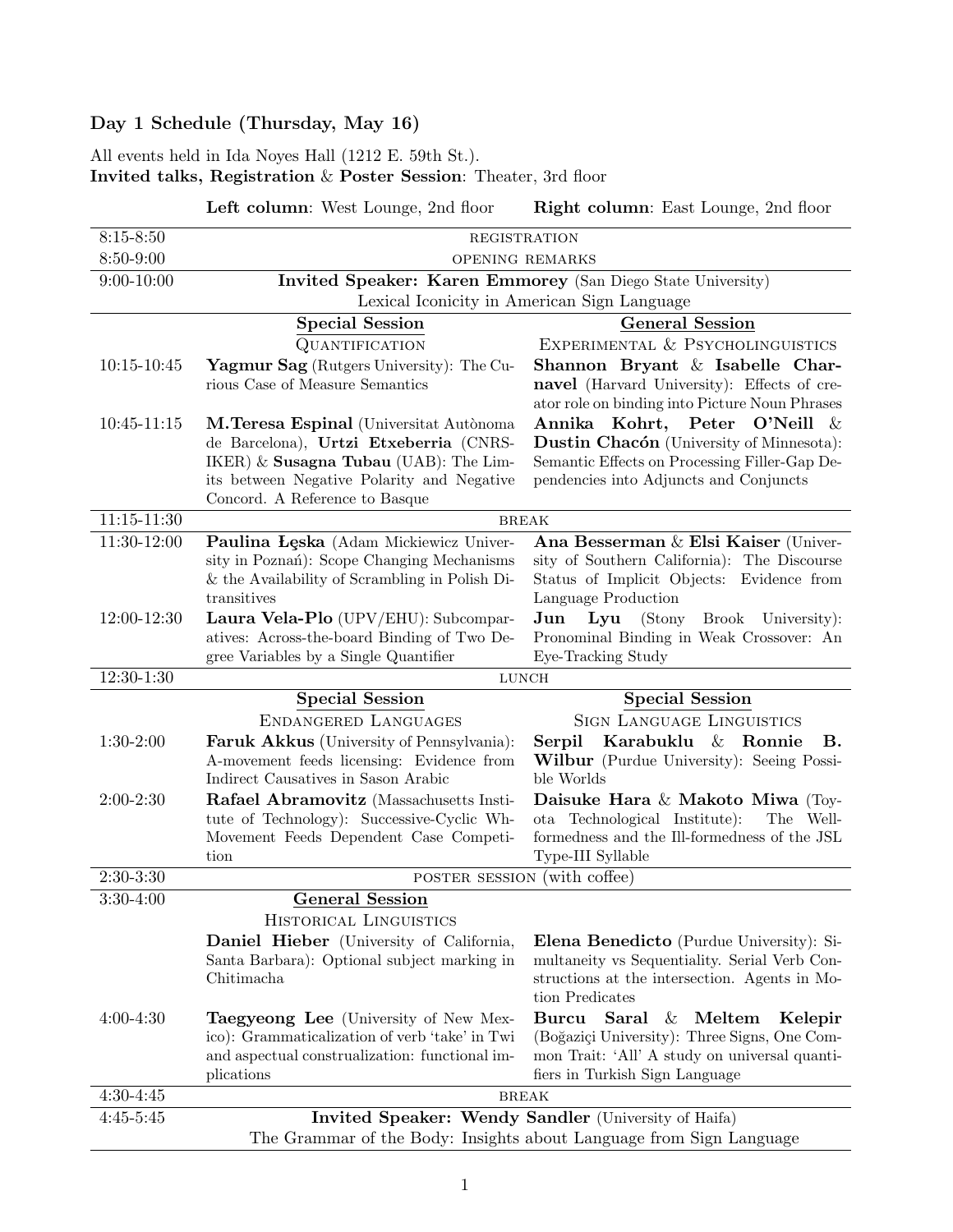## Day 2 Schedule (Friday, May 17)

|                 | Left column: West Lounge, 2nd floor                                                                                | Right column: East Lounge, 2nd floor                                                  |  |
|-----------------|--------------------------------------------------------------------------------------------------------------------|---------------------------------------------------------------------------------------|--|
| 8:30-9:00       | REGISTRATION                                                                                                       |                                                                                       |  |
| $9:00 - 10:00$  | Invited Speaker: Ianthi Maria Tsimpli (University of Cambridge)                                                    |                                                                                       |  |
|                 |                                                                                                                    | Linguistic Complexity in Bilingual Children's Grammars                                |  |
|                 | <b>General Session</b>                                                                                             | <b>Special Session</b>                                                                |  |
|                 | SYNTAX & MORPHOLOGY                                                                                                | LANGUAGE ACQUISITION                                                                  |  |
| $10:15 - 10:45$ | Yuta Sakamoto (Meiji University): Ellip-                                                                           | Minqi Liu (UCLA): Delayed Subject Ad-                                                 |  |
|                 | tic Do So in Japanese                                                                                              | vantages in Mandarin Sluicing Acquisition                                             |  |
| $10:45 - 11:15$ | Toru Ishii (Meiji University) & Brian Ag-                                                                          | Sun Jae Lee & Jordan Kodner (Univer-                                                  |  |
|                 | bayani (California State University, Fresno):                                                                      | sity of Pennsylvania): Acquiring the Korean                                           |  |
|                 | On Multiple Cleft Constructions in Japanese                                                                        | Causatives                                                                            |  |
| 11:15-11:30     |                                                                                                                    | <b>BREAK</b>                                                                          |  |
| 11:30-12:00     | Tanya Bondarenko & Colin Davis<br>(Massachusetts Institute of Technology): Lin-                                    | Hande<br>Kadir<br>Gökgöz<br>Sevgi<br>&<br>(Boğaziçi University): (Non)Effects of Age  |  |
|                 | earization Asymmetries in Russian Sub-                                                                             | of Acquisition in Turkish Sign Language                                               |  |
|                 | Extraction                                                                                                         | Evidence from Classifiers<br>Morpho-syntax:                                           |  |
|                 |                                                                                                                    | and Argument Expression                                                               |  |
| 12:00-12:30     | Philip Shushurin (New York University):                                                                            | Natália Brambatti Guzzo, Heather                                                      |  |
|                 | External Possessors are Introduced in ApplP:                                                                       | Goad $\&$ Megan Deegan (McGill):                                                      |  |
|                 | Evidence from Russian                                                                                              | Phonological Systems in Conflict: The Acqui-                                          |  |
|                 |                                                                                                                    | sition of Stress in Bilingual French-English                                          |  |
| 12:30-1:30      |                                                                                                                    | <b>LUNCH</b>                                                                          |  |
| $1:30-2:00$     | Vahideh Rasekhi (University of Califor-                                                                            | Brandon Prickett, Kaden Holla-                                                        |  |
|                 | nia, Los Angeles): Negative Stripping and<br>Pseudo-stripping in Persian                                           | day, Shay Hucklebridge, Max Nel-<br>Rajesh Bhatt, Gaja Jarosz,<br>son,                |  |
|                 |                                                                                                                    | Kyle Johnson (UMass Amherst), Aleksei                                                 |  |
|                 |                                                                                                                    | Nazarov (University of Toronto) & Joe Pa-                                             |  |
|                 |                                                                                                                    | ter (UMass Amherst): Learning Syntactic Pa-                                           |  |
|                 |                                                                                                                    | rameters Gradually and Without Triggers                                               |  |
|                 |                                                                                                                    | <b>Special Session</b>                                                                |  |
|                 |                                                                                                                    | NEURO- & EVOLUTIONARY LINGUISTICS                                                     |  |
| $2:00-2:30$     | <b>Matthew Tyler</b> (Yale University): Some                                                                       | <b>Shohini Bhattasali</b> (Cornell University) $\&$                                   |  |
|                 | Evidence for Structural Ergative Case                                                                              | John Hale (University of Georgia): Diathe-                                            |  |
|                 |                                                                                                                    | sis Alternations and Selectional Restrictions<br>in Sentence Processing: A fMRI Study |  |
| $2:30-3:30$     |                                                                                                                    |                                                                                       |  |
| $3:30-4:00$     | POSTER SESSION (with coffee)<br>Luke Fleming $\&$ Kevin Tuite (Univer-<br>Asia Pietraszko (University of Connecti- |                                                                                       |  |
|                 | cut): Multiple Probing in A-over-A Configu-                                                                        | sity of Montreal): The Global Distribution of                                         |  |
|                 | rations                                                                                                            | Complexly Articulated Consonants supports a                                           |  |
|                 |                                                                                                                    | Monoplanar Substrate for Modern Languages                                             |  |
| $4:00-4:30$     | Colin Davis (Massachusetts Institute of                                                                            | <b>Phillip Rogers</b> (University of California)                                      |  |
|                 | Technology): Plural Suppletion in Barguzin                                                                         | Santa Barbara) & Rhea Kapur (The Pingry                                               |  |
|                 | Buryat: Case Containment versus *ABA                                                                               | School): Exploring the Dynamics of Linguistic                                         |  |
|                 |                                                                                                                    | Typological Features in Time and Space using                                          |  |
| $4:30-4:45$     | Computer Simulations                                                                                               |                                                                                       |  |
| $4:45-5:45$     | <b>BREAK</b>                                                                                                       |                                                                                       |  |
|                 | Invited Speaker: Michael Arbib (University of Southern California)                                                 |                                                                                       |  |
| 8:00            | The Aboutness of Language: A Critique of Berwick and Chomsky<br>GRADUATE STUDENT MIXER (IDA NOYES BASEMENT PUB)    |                                                                                       |  |
|                 |                                                                                                                    |                                                                                       |  |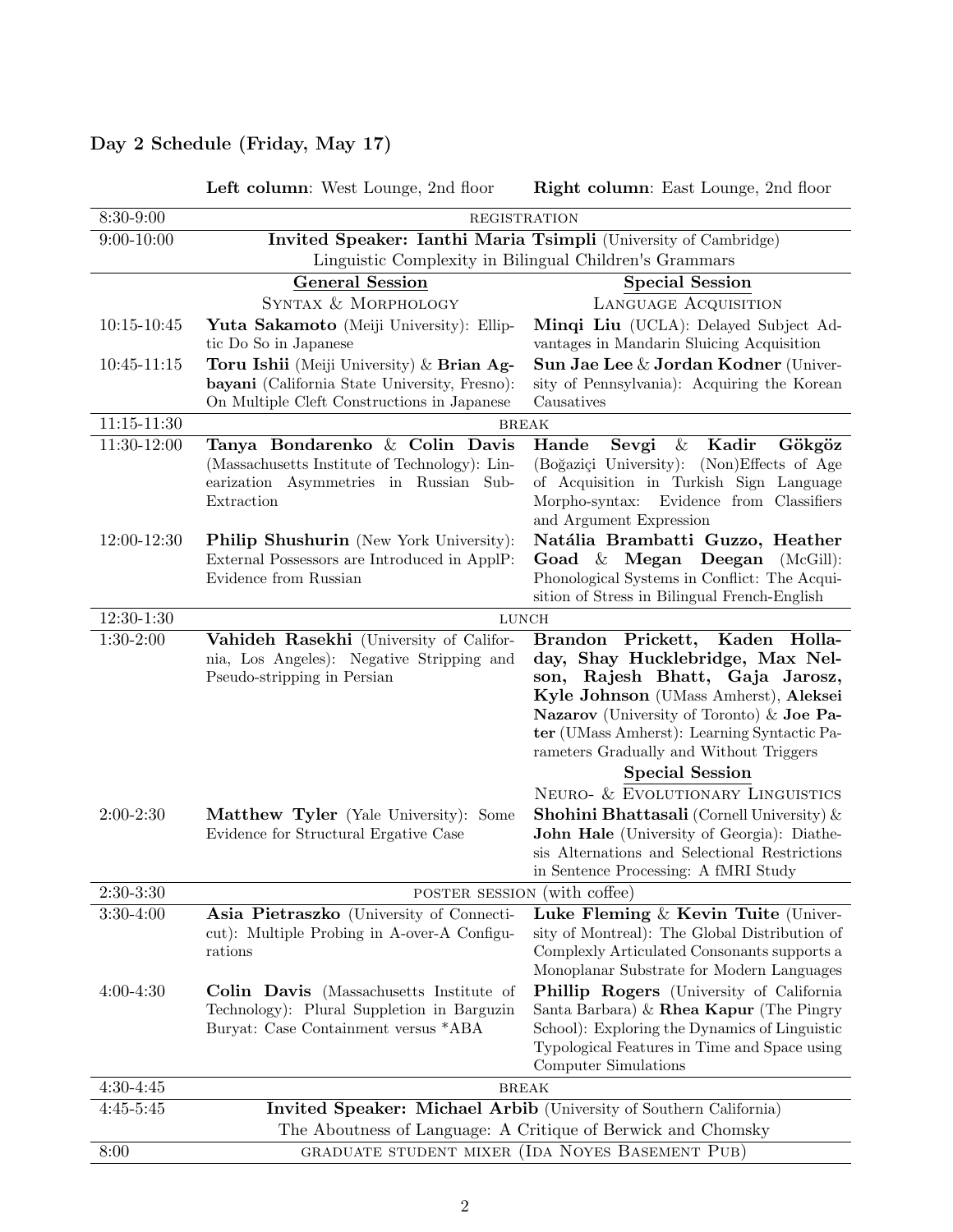## Day 3 Schedule (Saturday, May 18)

Banquet: Cloister Club, 1st floor (Bring ID!)

Left column: West Lounge, 2nd floor Right column: East Lounge, 2nd floor

| 8:30-9:00       | <b>REGISTRATION</b>                                                                                                                                                                                     |                                                                                                                                                                                                         |  |
|-----------------|---------------------------------------------------------------------------------------------------------------------------------------------------------------------------------------------------------|---------------------------------------------------------------------------------------------------------------------------------------------------------------------------------------------------------|--|
| $9:00 - 10:00$  | Invited Speaker: Yaroslav Gorbachov (The University of Chicago)                                                                                                                                         |                                                                                                                                                                                                         |  |
|                 | Once Again on the Origin of the Old Russian I-less Perfect                                                                                                                                              |                                                                                                                                                                                                         |  |
|                 | <b>General Session</b>                                                                                                                                                                                  | <b>General Session</b>                                                                                                                                                                                  |  |
|                 | <b>SEMANTICS &amp; PRAGMATICS</b>                                                                                                                                                                       | PHONETICS & PHONOLOGY                                                                                                                                                                                   |  |
| $10:15 - 10:45$ | Ausensi<br>(Universitat Pompeu<br>Josep<br>The Implications of Manner and<br>Fabra):<br>Result for (In)direct Causation                                                                                 | David Durian (Bloomburg University of<br>Pennsylvania) & Richard Cameron (Uni-<br>versity of Illinois at Chicago): A New Per-<br>spective on the Development of the Northern<br>Cities Shift in Chicago |  |
| $10:45 - 11:15$ | Filipe Hisao Kobayashi & Sherry<br>Yong Chen (Massachusetts Institute of<br>Technology): Ways of Decomposing Events:<br>Structural Differences between Adnominal<br>and Adverbial Distributive Numerals | <b>E-Ching Ng</b> (University of Chicago):<br>Singlish Pragmatic Particles: Tone or Intona-<br>tion?                                                                                                    |  |
| $11:15 - 11:30$ | <b>BREAK</b>                                                                                                                                                                                            |                                                                                                                                                                                                         |  |
| 11:30-12:00     | Ryan Walter Smith (University of Ari-<br>zona): The Semantics and Pragmatics of Per-<br>sian m-Reduplication                                                                                            | Alex Hong-Lun Yeung (Stony Brook<br>University): Revisiting Phonotactic Repairs<br>in Cantonese Loanword Phonology: Its All<br>about sC                                                                 |  |
| 12:00-12:30     | Sarah Hye-Yeon Lee (University of<br>Southern California): The Interpretation of<br>the Comparison Class in Superlative and<br>Comparative Predication                                                  | Sebastian<br><b>Bredemann</b><br>(Goethe-<br>University Frankfurt): Phonological Agree-<br>ment as Phonological Correspondence                                                                          |  |
| $12:30-1:30$    |                                                                                                                                                                                                         | <b>LUNCH</b>                                                                                                                                                                                            |  |
|                 | <b>General Session</b><br><b>SYNTAX</b>                                                                                                                                                                 |                                                                                                                                                                                                         |  |
| $1:30-2:00$     | Akari Ohba & James Collins (Uni-<br>versity of Hawaii, Manoa): The Perspective-<br>sensitive Argument Structure of Japanese<br>Giving Verbs                                                             | Eszter Ronai & Laura Stigliano (The<br>University of Chicago): Sluicing and Pseu-<br>dosluicing in Hungarian                                                                                            |  |
| $2:00-2:30$     | Jonathan Pesetsky (University of Mas-<br>sachusetts, Amherst): If Yes, If So, and Hy-<br>pothetical Commitments                                                                                         | Yoshiki Fujiwara (University of Connecti-<br>cut): Argument Ellipsis Involves Movement                                                                                                                  |  |
| $2:30-2:45$     | <b>BREAK</b>                                                                                                                                                                                            |                                                                                                                                                                                                         |  |
| $2:45-3:15$     | Teruyuki<br>Mizuno<br>(University)<br>οf<br>Connecticut):<br>The Structure of 'might'-<br>Counterfactuals: A View from Japanese                                                                         | <b>Deniz Satik</b> (Harvard University) : Lo-<br>gophoric Pronouns are not Inherently Lo-<br>gophoric                                                                                                   |  |
| $3:15-3:45$     | Lingzi<br><b>Zhuang</b><br>(Cornell University):<br>Pseudo-incorporated Bare NPs may be<br>Definite: the Effect of Event-level Singular<br>Atomicity                                                    | Akitaka Yamada (Georgetown Univer-<br>sity): Do/be-support as Defective Movements                                                                                                                       |  |
| $3:45-4:00$     | $\operatorname{BREAK}$                                                                                                                                                                                  |                                                                                                                                                                                                         |  |
| $4:00 - 5:00$   | Invited Speaker: Abbas Benmamoun (Duke University)<br>The Structure of Copular Constructions: Perspectives from Language Variation and Change                                                           |                                                                                                                                                                                                         |  |
| 6:30            | BANQUET & KARAOKE (BRING ID!)                                                                                                                                                                           |                                                                                                                                                                                                         |  |